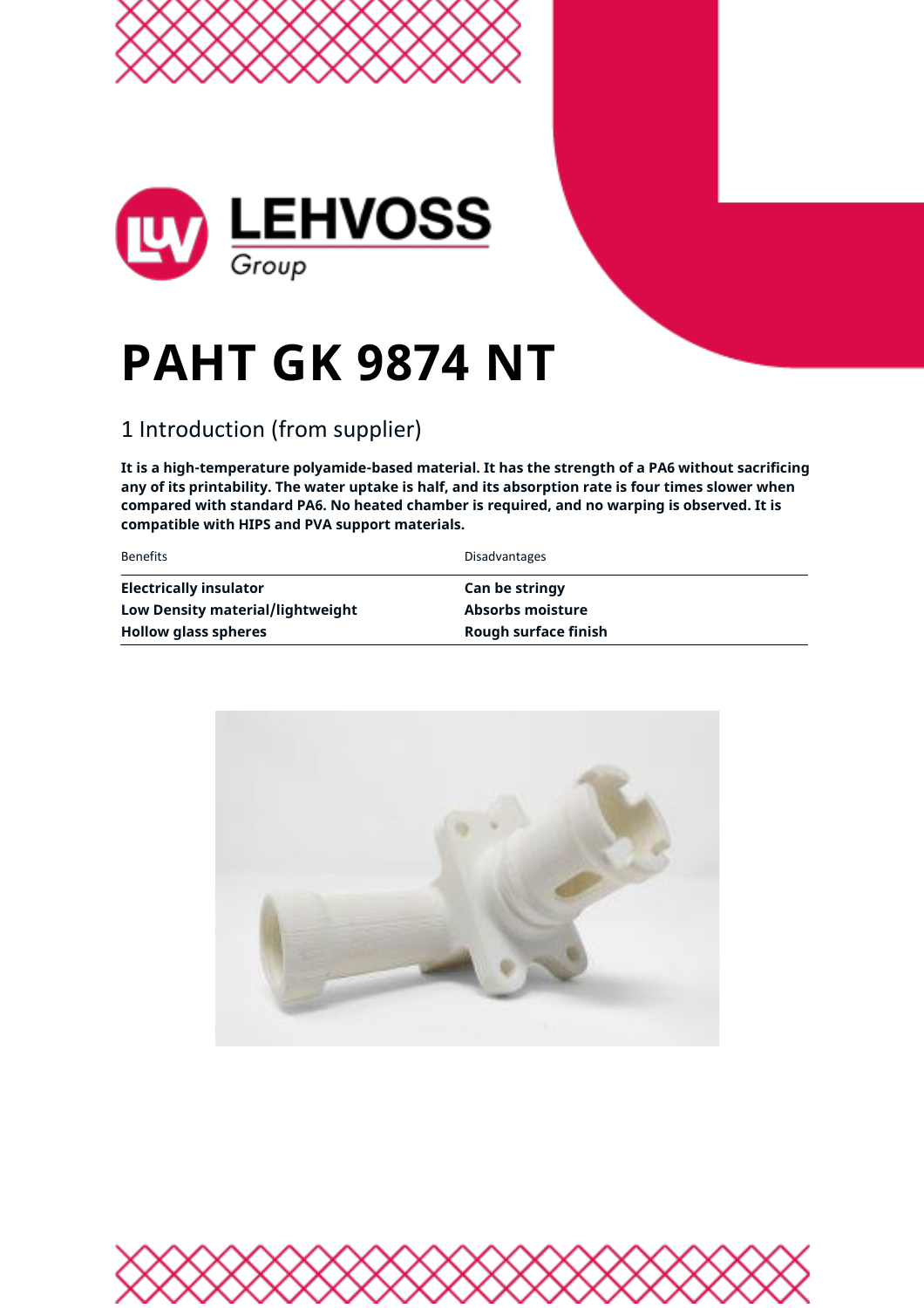

#### 2. Properties

| Properties                    |       | Data sheet extract                      |  |
|-------------------------------|-------|-----------------------------------------|--|
| <b>Stiffness (Emodulus)</b>   | ****  | 4200 MPa                                |  |
| <b>Hardness</b>               | ***   | No data                                 |  |
| <b>Impact strength</b>        | ***   | 26 kJ/m^2                               |  |
| <b>Temperature resistance</b> | ****  | 120 degrees C long term, 160 short term |  |
| Wear resistance               | ***   | No data                                 |  |
| <b>Flexibility</b>            | ∗     | <b>No</b>                               |  |
| <b>Chemical resistance</b>    | $***$ | No data                                 |  |

#### 3. Printing process and adhesion

| <b>Adhesion type</b>  | ۰    | <b>Magigoo PA</b> |  |
|-----------------------|------|-------------------|--|
| <b>Printability</b>   | **** | Good when dry     |  |
| <b>Warping</b>        | ∗    | Νo                |  |
| <b>Layer adhesion</b> | **** | Good              |  |

#### 4. Compatibility

| <b>Print core type</b>  | AA 0.25    | AA 0.4       | AA 0.8 | <b>BB0.4</b> | <b>BB0.8</b> | CC <sub>0.6</sub> |
|-------------------------|------------|--------------|--------|--------------|--------------|-------------------|
|                         | ישי        | $\checkmark$ |        | v            |              |                   |
| <b>Support material</b> | <b>PVA</b> |              | Yes    |              |              |                   |
| <b>Breakaway</b>        |            |              |        | <b>No</b>    |              |                   |

#### 5. Tips and tricks

**Make sure before printing the material is properly dried. If not dried the material will ooze with potential stringing.**

**If properly dried the material prints very easy and very strong and tight parts can be printed.** 

**It is advisable to keep the material in a dry environment while printing.**

#### 6. Material storage

**If stringing appears dry the material. Bets to ensure that the material si fully dried before launching a print.**